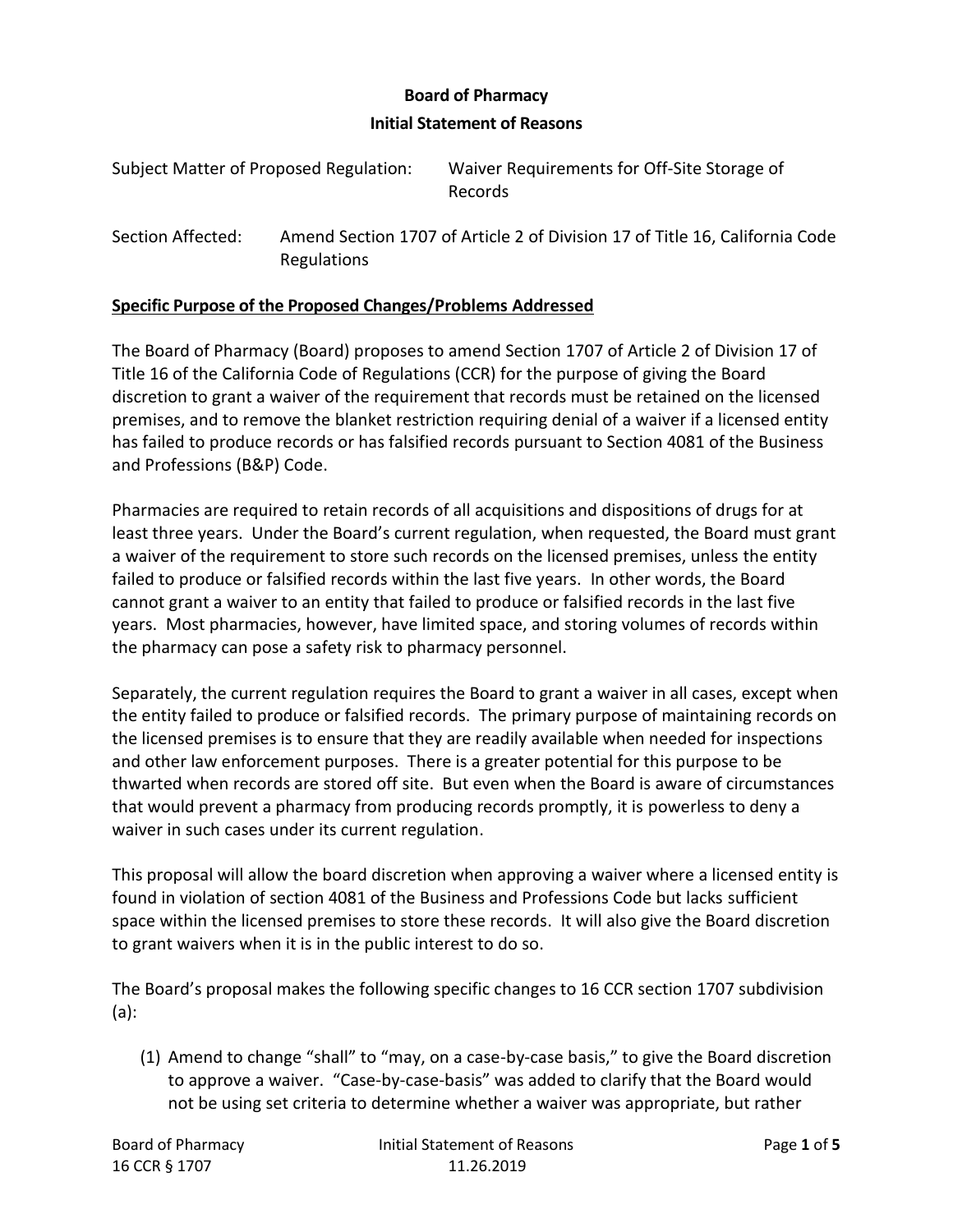would evaluate each waiver request on its own merit. This is consistent with the terms of B&P sections 4105 and 4333.

- (2) Deletes "off-site" and replaces it with "outside the licensed area of the pharmacy" to clarify that the records will be stored outside the licensed premises.
- (3) Deletes "unless the applicant has, within the preceding five years, failed to produce records pursuant to Section 4081 of the Business and Professions Code or has falsified records covered by Section 4081 of the Business and Professions Code," to allow the Board discretion to approve a waiver even though a violation of B&P Section 4081 occurred.

## **Anticipated Benefits**

Smaller pharmacies and high-volume pharmacies often do not have sufficient space to store prescription records within the pharmacy. This creates an unsafe environment because it creates a fire or tripping hazard. This proposal will benefit pharmacies that lack sufficient space to store records on the licensed premises by giving the Board the ability to allow them to store the records elsewhere. It will also benefit the public by giving the Board the ability to grant waivers in the public interest. The primary purpose of maintaining records on site is to ensure that they are readily available. Records stored off site are not always readily available, but the Board is powerless to deny a waiver in such cases under the Board's current regulation. The public benefits from having the records readily available to the Board for inspection and other law enforcement purposes.

### **Factual Basis/Rationale**

B&P section 4001.1 specifies that protection of the public shall be the highest priority for the Board in exercising its licensing, regulatory, and disciplinary functions. This section further states that whenever the protection of the public is inconsistent with other interests sought to be promoted, the protection of the public shall be paramount.

B&P section 4005 generally authorizes the Board to amend rules and regulations necessary for the protection of the public pertaining to the practice of pharmacy.

B&P section 4081 generally specifies the record requirements for the manufacture, sale, acquisition, receipt, shipment, and disposition of dangerous drugs or dangerous devices. Additionally, this section generally specifies that a current inventory be kept by all licensees who maintain a stock of dangerous drugs or dangerous devices.

B&P section 4105 generally specifies the record requirements for the acquisition and disposition of dangerous drugs or dangerous devices.

Board of Pharmacy Initial Statement of Reasons Page **2** of **5** 16 CCR § 1707 11.26.2019 B&P section 4333 specifies that all prescriptions filled by a pharmacy and all other records be maintained on the premises and available for inspection. This section also authorizes the Board to grant a waiver of the requirement that records be maintained on the licensed premises.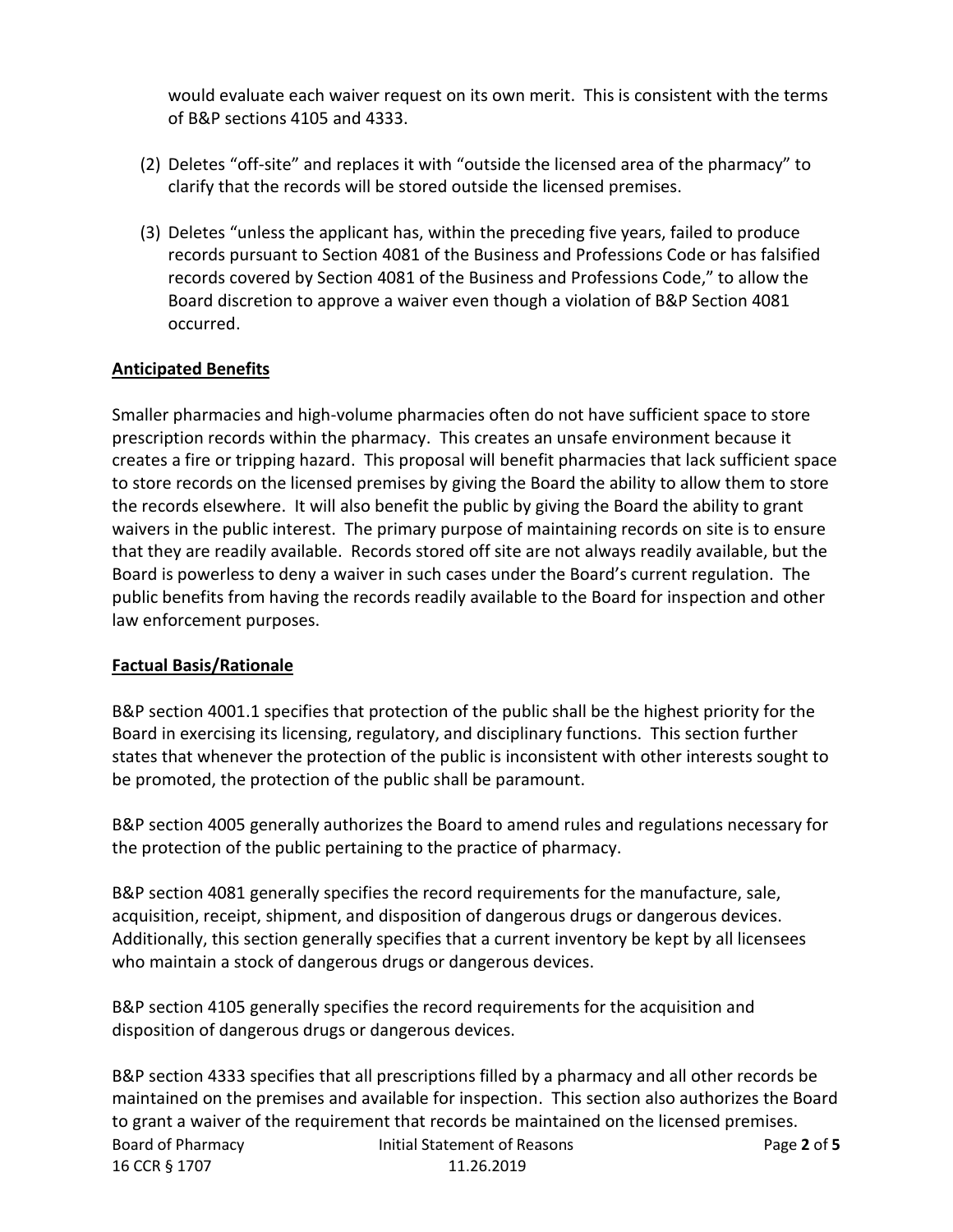Pharmacies are required to retain records of all acquisitions and dispositions of drugs for at least three years. Most pharmacies have limited space available to store boxes of records and, therefore, storing records within the pharmacy can pose a health and safety risk to persons in the pharmacy.

This proposal would give the Board discretion to grant waivers to licensees on a case-by-case basis to store records outside the licensed pharmacy premises. It would specifically enable the board to grant waivers to licensees that failed to produce records or falsified records within the preceding five years.

The proposed action echoes the Board's discretionary authority in B&P sections 4105 and 4333 to grant waivers to licensees of the requirement that records must be kept on the licensed premises. It is necessary to adopt the discretionary standard in regulation to keep the criteria governing waivers in one place.

The proposed action is also necessary because the Board's existing regulation is unduly restrictive. By prohibiting the Board from granting waivers to licensees that previously failed to produce records or falsified records, the Board is prevented from addressing the practical reality that pharmacies often lack the physical storage space to maintain records on site. The current regulation forces such licensees to keep records on site, even if they will be kept in an unsafe manner. Under the proposed regulation, the Board may still deny a waiver if the licensee previously failed to produce records or falsified records, but the proposed regulation gives the Board much-needed flexibility in those circumstances.

Similarly, the Board proposes to amend the regulation in order to have discretion over granting waivers. Licensees may request a waiver of the on-site storage requirement for safety, cost, space, convenience, or other reasons that the Board does not presently anticipate. For this reason, the Board did not attempt to catalog the various grounds for granting a waiver in the regulation. However, the main purpose of the on-site record retention requirement is for the records to be readily accessible to the Board and others. (See, e.g., Bus. & Prof. Code, §§ 4081 [records shall be "open to inspection by authorized officers of the law"], 4105 [records maintained on site to be "readily retrievable"], 4333 [records maintained on site and "available for inspection by authorized officers of the law"].) The Board is cognizant that its decisionmaking is grounded in this statutory purpose, and that its case-by-case determinations must not be arbitrary, capricious or entirely lacking in evidentiary support. (See, e.g., *McGill v. Regents of Univ. of Cal.* (1996) 44 Cal. App. 4th 1776, 1786.)

Under the current regulation, this purpose can be thwarted when records are stored off site. Indeed, even when the Board is aware of circumstances that would prevent a pharmacy from producing records promptly, it is powerless to deny a waiver in such cases under its current regulation. Accordingly, the proposed amendment is necessary to give the Board discretion to deny a waiver in cases where the statutory purpose would be thwarted by granting a waiver.

Board of Pharmacy Initial Statement of Reasons Page **3** of **5** 16 CCR § 1707 11.26.2019 Clarifying the regulation to "outside of the licensed area of the pharmacy," rather than "offsite," is necessary to clarify the scope of the regulation and better align it with the statutes.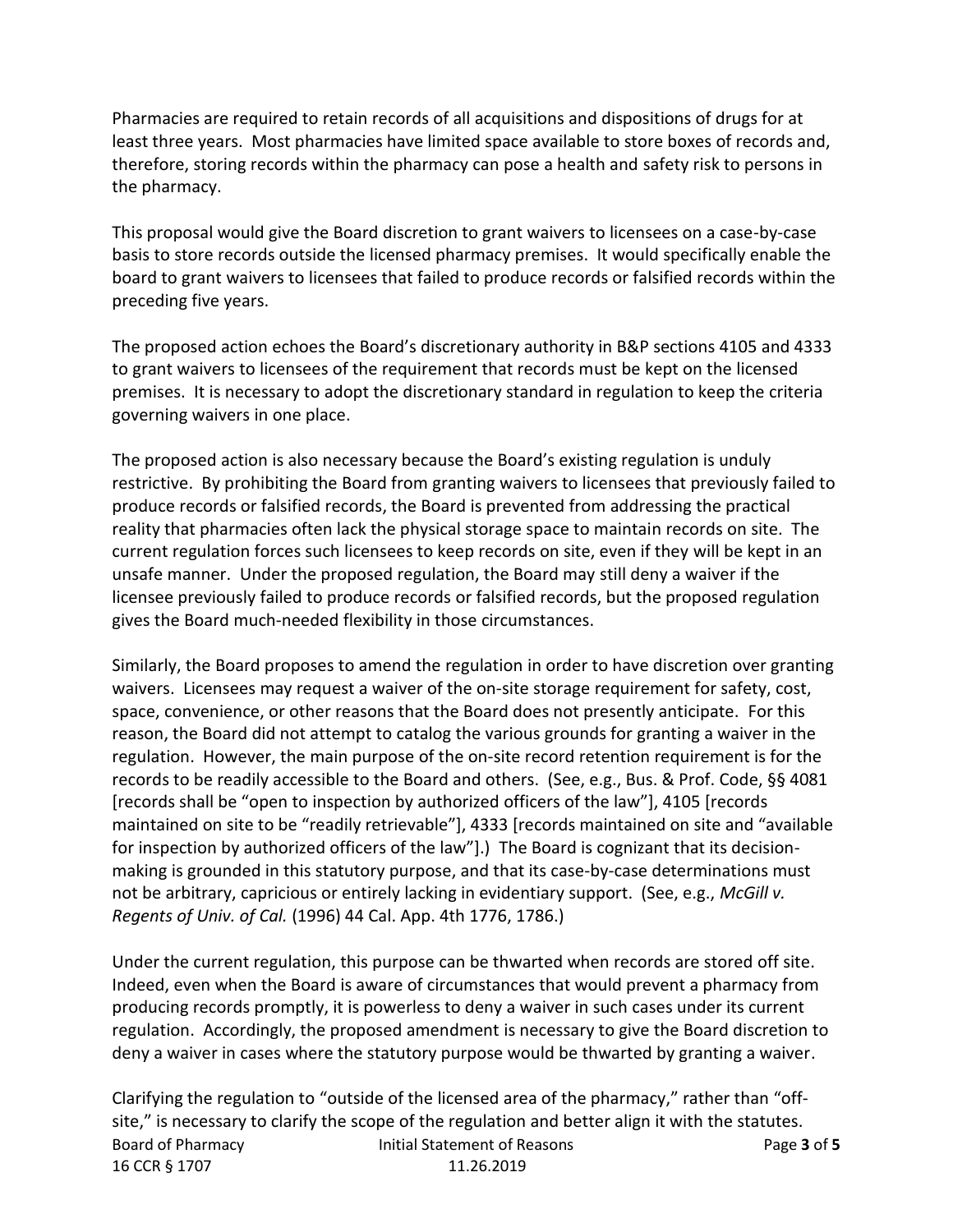B&P sections 4105 and 4333 authorize the Board to waive the requirement that records be kept "on the licensed premises." The proposed amendment better aligns with the Board's statutory authority. Separately, the term "off-site" is ambiguous and confusing. On this point, the Board does not envision that the proposed change will result in a substantive change to the regulation, but it will help clarify that the Board would be granting licensees permission to store records off of the licensed premises.

# **Underlying Data**

- 1. Relevant Meeting Materials and Minutes from Board of Pharmacy Committee Meeting held January 4, 2017 (Meeting Materials Pages 1, 6-7, and Attachment 7, Minutes Pages 1, 13-15).
- 2. Relevant Meeting Materials and Minutes from Board of Pharmacy Meeting held January 24, 2017 (Meeting Materials Pages 1, 7-8 and Attachment 5, Minutes Pages 1, 22-23).

# **Business Impact**

The Board has made an initial determination that the proposed regulatory action would have no significant statewide adverse economic impact directly affecting businesses and/or employees. This includes the ability of California businesses to compete with businesses in other states. This proposal will allow some pharmacies to store their records outside of the licensed premises. Some pharmacies may choose to rent secure storage for the records, and in those cases, there would be a small monthly fee. Additionally, the proposed regulation does not require the use of a specific computer software.

## **Economic Impact Assessment**

This regulatory proposal will have the following effects:

It will not create or eliminate jobs, will not create new businesses or eliminate businesses, and will not affect the expansion of businesses currently doing business within the State of California because this regulation is related to the storage of records and not jobs.

This regulatory proposal will have no impact on the health and welfare of California residents because this regulation is related to the storage of records and not the health and welfare of California residents.

This regulatory proposal benefits worker safety because the proposed regulation will allow pharmacies to minimize clutter by storing records outside of the licensed area of the pharmacy.

The proposal will have no impact on the benefits to state's environment because this regulation is related to the storage of records and not the state's environment.